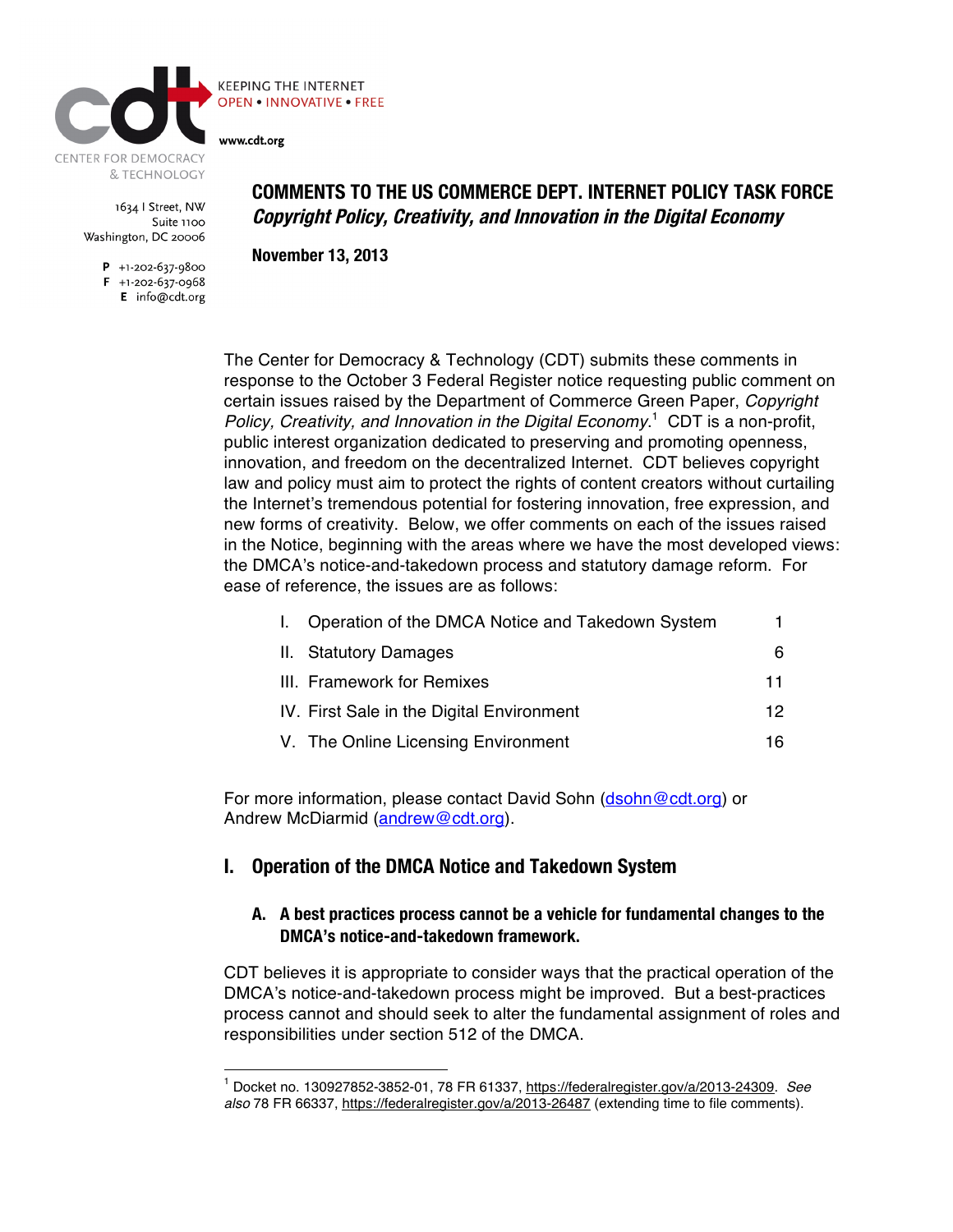Under section 512, and as confirmed by multiple courts, the burden of identifying specific instances of infringing material to target for takedown rests with the rightsholders.<sup>2</sup> It is understandable that this can prove frustrating to rightsholders at times. But there are powerful reasons for this assignment of responsibilities. First, rightsholders are in a much better position than anyone else to determine which material is in fact infringing. Perhaps even more important, the notice-and-takedown process, while no panacea for online infringement, is an extremely powerful tool. It enables any rightsholder to achieve on-demand removal of content from virtually any US content-hosting platform, based on skeletal allegations and with no involvement or oversight by any judicial body or other neutral decisionmaker. Safeguards against overreaching are relegated largely to the after-the-fact counter-notice process, once content has already been removed.

This is no small power for private-sector entities to exercise on an essentially unsupervised basis. Broadening the scope of this power, or making its exercise too automatic or too frictionless, would raise significant concerns relating to free expression and due process.

A best practices process, therefore, must take care to avoid being too ambitious. It likely will not be able to address all concerns – particularly concerns that are, at base, concerns about the fundamental assignment of responsibilities under the DMCA. Of the issues identified by the Task Force in question 22, "minimizing reappearance of infringing material," warrants particular caution in this regard. In Europe, courts have flirted with the concept of "notice and stay down," under which hosting platforms would be required to prevent the reappearance of material identified in takedown notices. $^3\,$  But barring reappearance requires hosting platforms to engage in ongoing, pervasive scrutiny and filtering of the material posted by users. This would be at odds with the DMCA's directive that a service provider is not required to engage in affirmative monitoring of user content.<sup>4</sup>

CDT is not unsympathetic to the problem of the reappearance of previously removed infringing material. It is a legitimate issue for a best practices discussion to explore. But any approaches aimed at addressing this problem must respect the basic framework and roles established by the DMCA. The same is true of the other issues listed in the Notice. The Task Force's discussions must be aimed at improving the practical operation of the current process, not fundamentally altering the basic framework.

## **B. A best practices process should seek participation and input from a wide range of stakeholders, including entities that are not regular participants in Washington DC policy debates.**

CDT applauds the Task Force's commitment to an inclusive process. As the Internet has opened new opportunities for both the creation and dissemination of creative works, the noticeand-takedown process can affect more people and entities than ever before. It is critical that a



 <sup>2</sup> *See, e.g., UMG Recordings, Inc. v. Shelter Capital Partners LLC*, 667 F.3d 1022 (9th Cir. 2011); *Viacom International Inc. v. YouTube Inc.*, 2013 WL 1689071 (S.D.N.Y April 18, 2013).

<sup>3</sup> *See* CDT, "Cases Wrestle with Role of Online Intermediaries in Fighting Copyright Infringement," June 26, 2012, https://www.cdt.org/policy/cases-wrestle-role-online-intermediaries-fighting-copyright-infringement (discussing several cases in Europe and arguing that "notice and stay down" would be inconsistent with the EU equivalent of the DMCA).

 $4$  17 USC § 512(m).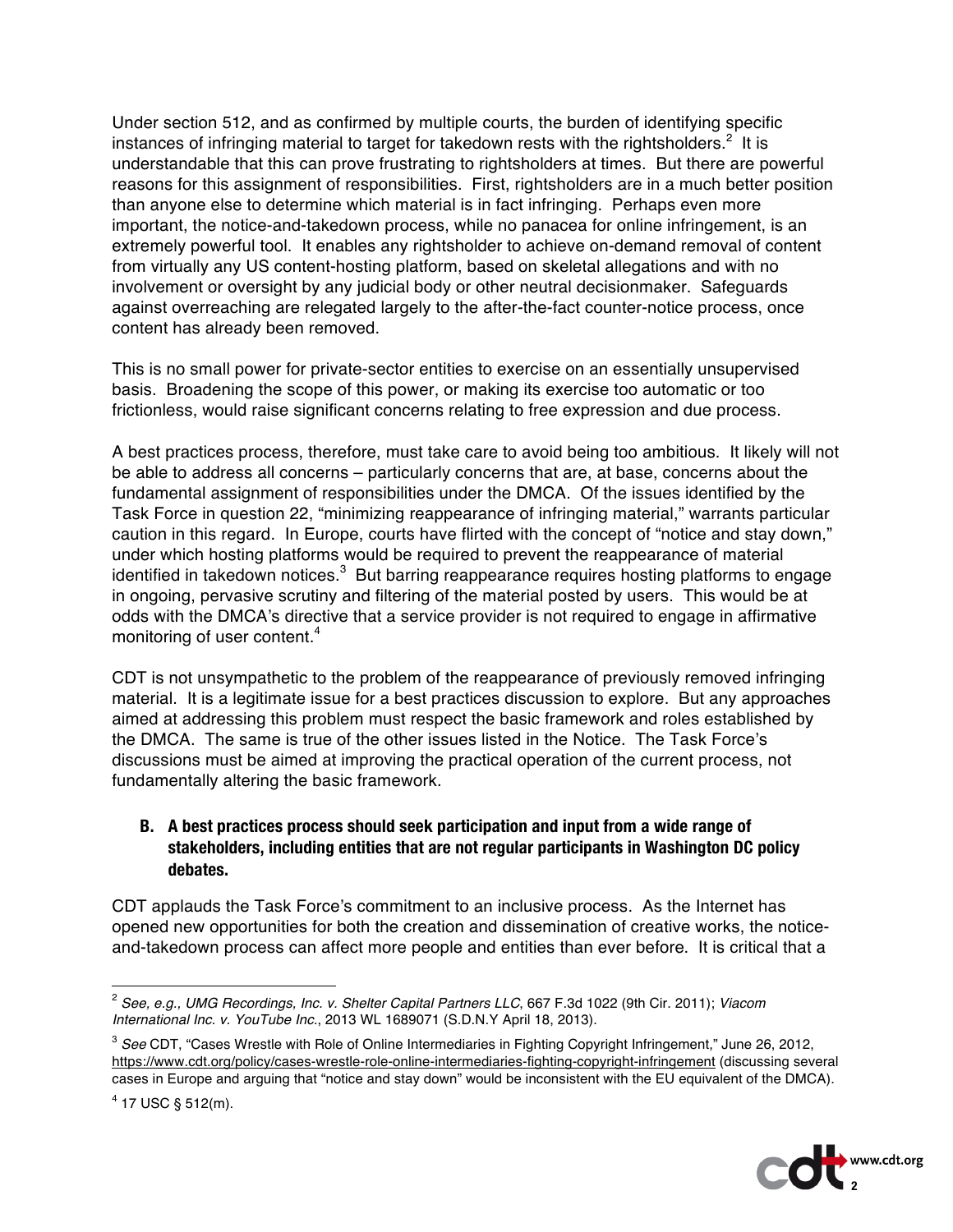best practices process be as open as possible both to industry stakeholders of varying sizes and perspectives and to public interest organizations and the public at large.

In particular, it would be important to secure participation and input from:

- Hosting and infrastructure companies that are not the widely recognized, consumerfacing household names with large presences in Washington, DC. Many such companies play important but often behind-the-scenes roles in empowering Internet users to communicate in the online environment.
- Small and emerging online service providers, such as those that have recently launched or are aiming to serve niche markets.
- **Parties who believe their content has been wrongly targeted by takedown notices. For** example, CDT compiled a report several years ago about improper takedowns of political campaign materials.<sup>5</sup> Campaign professionals might have an interesting perspective on the takedown process.
- Companies that make a business of sending and coordinating takedown notices on behalf of rightsholders. These companies may be some of the most intensive users of the notice-and-takedown process and may possess important information about its practical operation today.
- Parties outside the United States. Because many of the world's most prominent online service platforms are based in the United States, the US notice-and-takedown regime affects numerous Internet users outside US borders. What happens on US-based Internet platforms affects the free expression capabilities of Internet users outside the US – their ability both to read and post material on popular service platforms – and the copyright enforcement capabilities non-US rightsholders. In addition, the DMCA has also come to serve as a model (in part due to trade agreements with the US) for other governments around the world, and best practices developed here may well be duplicated in other countries.<sup>6</sup> At a minimum, therefore, a best practices process should be open to participation by persons and entities outside the US, and should strive to remain cognizant of the potential cross-border impact.

Securing participation from a wide range of stakeholders may be challenging. The Task Force should consider providing opportunities for remote participation, to minimize the travel burden on small or geographically diverse stakeholders. Ideas and proposals developed in face-to-face meetings should be transparently released for broader public input and reaction before receiving any form of general endorsement. And it may require affirmative outreach and solicitation of input by the Task Force at various stages of the process, with an eye to addressing potential gaps in participation.



 <sup>5</sup> CDT, *Campaign Takedown Troubles: How Meritless Copyright Claims Threaten Online Political Speech*, September 2010, https://www.cdt.org/files/pdfs/copyright\_takedowns.pdf; *see also* Green Paper at 57 (citing CDT report).

<sup>6</sup> *See* Daniel Seng, *Comparative Analysis of National Approaches of the Liability of the Internet Intermediaries,* World Intellectual Property Organization, 2011,

http://www.wipo.int/export/sites/www/copyright/en/doc/liability\_of\_internet\_intermediaries.pdf.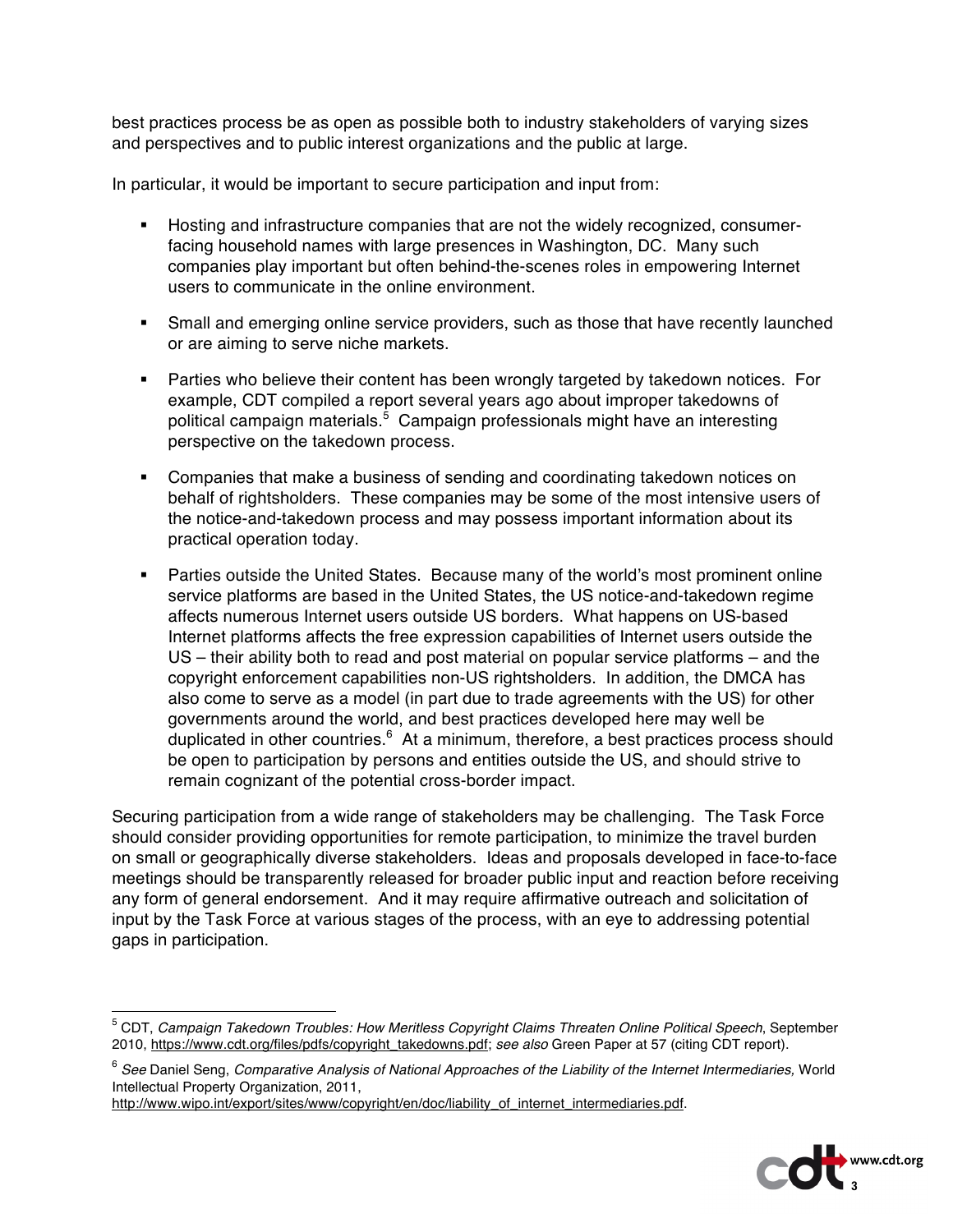#### **C. Any discussion of best practices should respect the diverse roles and capabilities of different actors in the Internet ecosystem; one-size-fits-all approaches are likely to be unworkable.**

Different actors play different roles in the Internet ecosystem, and a best practices process needs to reflect and respect those differences. It would be neither feasible nor productive to expect that all players should implement the same practices.

Section 512 itself spells out some distinctions: conduits, caching providers, hosting providers, and information location tools. But even within these categories, roles may vary a great deal. This is particular true for hosting providers covered by  $512(c)$  – a category which is a primary focus of the notice-and-takedown regime. For example:

- There are providers of unmanaged hosting, offering connectivity and server space for whatever applications (website hosting, email services, data backup) their customers choose to deploy, often with little granular access to or control over the content customers store using their services.
- There is a variety of user-generated content (UGC) platforms, some of which are tailored to distributing or sharing a particular type of content (e.g., photos or video) and others of which are more tailored to enabling users to store or backup data without regard to the type of content that data represents.
- There are numerous websites that publish a mix of their own content and user-provided content – for example, newspaper sites that publish their own articles but also allow for user comments and discussion. In some cases the user-provided content functions may be relatively minor or ancillary, while in others they may be a key part of the site's purpose or function.

The logistics of notice and takedown may vary considerably among these various parties. Indeed, some hosts may simply lack the ability to remove specific files, because they have physical access but not logical access to the servers where the targeted content resides. Any best practices process needs to recognize the highly heterogeneous nature of the Internet ecosystem; it is unrealistic to think that all parties can or should take on the same roles or engage in the same practices.

#### **D. The practices of rightsholders and copyright enforcement service providers should be a significant focus of any discussion.**

Every takedown notice involves at least two parties: the party submitting the notice, and the party receiving it. Any best practices discussion needs to carefully consider the practices of rightsholders and their agents who create and submit notices, not just the practices of the websites and services that receive and respond to them.

Indeed, in many respects the proper functioning of the system depends first and foremost on the quality and reliability of the notices coming in. Sloppy, incomplete, or improperly targeted notices not only can make the system less efficient and more burdensome, but also greatly increase the risk of serious collateral damage to legitimate free expression. Because the system incentivizes quick action with little or no individual scrutiny, bad inputs are highly likely to carry forward to unwarranted and harmful actions. Lawful content can be pulled from the

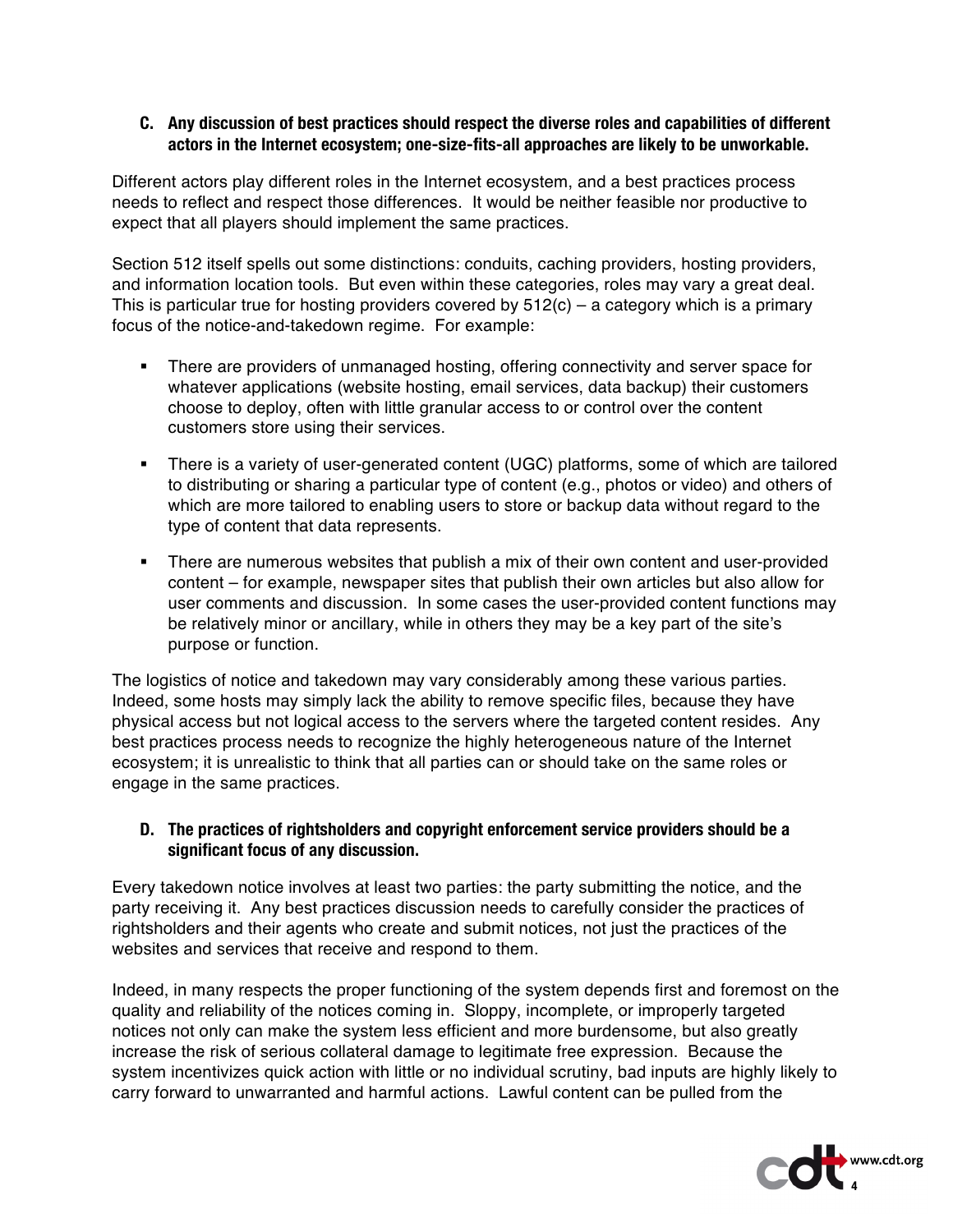Internet, with remedies possible only after significant damage has already been done. Thus, this is very much a system in which "garbage in" translates into "garbage out."

The practices of rightsholders and their agents – especially companies providing the service of targeting and sending takedown notices – are therefore central to the overall impact of the notice-and-takedown system. Yet while websites and online services often publicly disclose their notice and takedown policies to users, the practices of parties that initiate takedowns may be relatively non-transparent. Any best practices discussion should include, as a central part of its focus, consideration of the practices surrounding notice generation and submission.

#### **E. Making progress on the issues identified in the Notice will require identifying and focusing on more concrete sub-issues where there is a realistic prospect for agreement.**

The five issues listed in question 22 of the Notice are a reasonable categorization of the highlevel goals various parties have for improving the notice-and-takedown system. But to be productive, Task Force discussions would need to focus on concrete sub-issues where consensus is possible on potential ways of serving those goals.

For example, increased transparency from all parties – rightsholders, their vendors, and notice recipients – might be a means of furthering the goals of reducing improper and abusive takedown requests. Increased transparency would in no way upset or conflict with the basic statutory scheme, and yet could provide a useful safeguard that could improve the overall process. This seems like a sub-issue worthy of substantial discussion.

Standardizing data formats for takedown notices might be another sub-issue worth considering. Some forms of voluntary data format standards might help serve the goal of making the process less burdensome and easier to administer. On the other hand, standards could carry some disadvantages, if their practical impact were to freeze out new technological approaches or encourage automated bulk takedown requests at the expense of accuracy. There would be pros and cons, but it could be worth exploring.

Participants in any discussions should be asked to identify, early in the process, specific subissues and proposals for possible discussion among stakeholders. Precision should be emphasized in order to establish a more concrete basis on which to proceed toward the goals listed in the Notice.

Importantly, given the potential for divisiveness in this area, making progress would almost certainly require paring away some of the most controversial issues from the agenda. The conveners should quickly identify and dispense with discussion of any sub-issues or proposals that would be inconsistent with the statutory framework or obvious non-starters for a substantial set of stakeholders. Where an issue or proposal reflects fundamental disagreement with the underlying statute, including it in the discussion would be a distraction and a waste of time. For example, rightsholders would surely object to any suggestion that, to prevent inaccurate or abusive takedowns, takedown notices should be subject to some form of judicial review or oversight in advance, as occurs in the notice-and-takedown regime enacted in Chile.<sup>7</sup> Likewise,

 <sup>7</sup> *See* CDT, *Chile's Notice-and-Takedown System for Copyright Protection: An Alternative Approach*, August 2012, https://www.cdt.org/files/pdfs/Chile-notice-takedown.pdf.

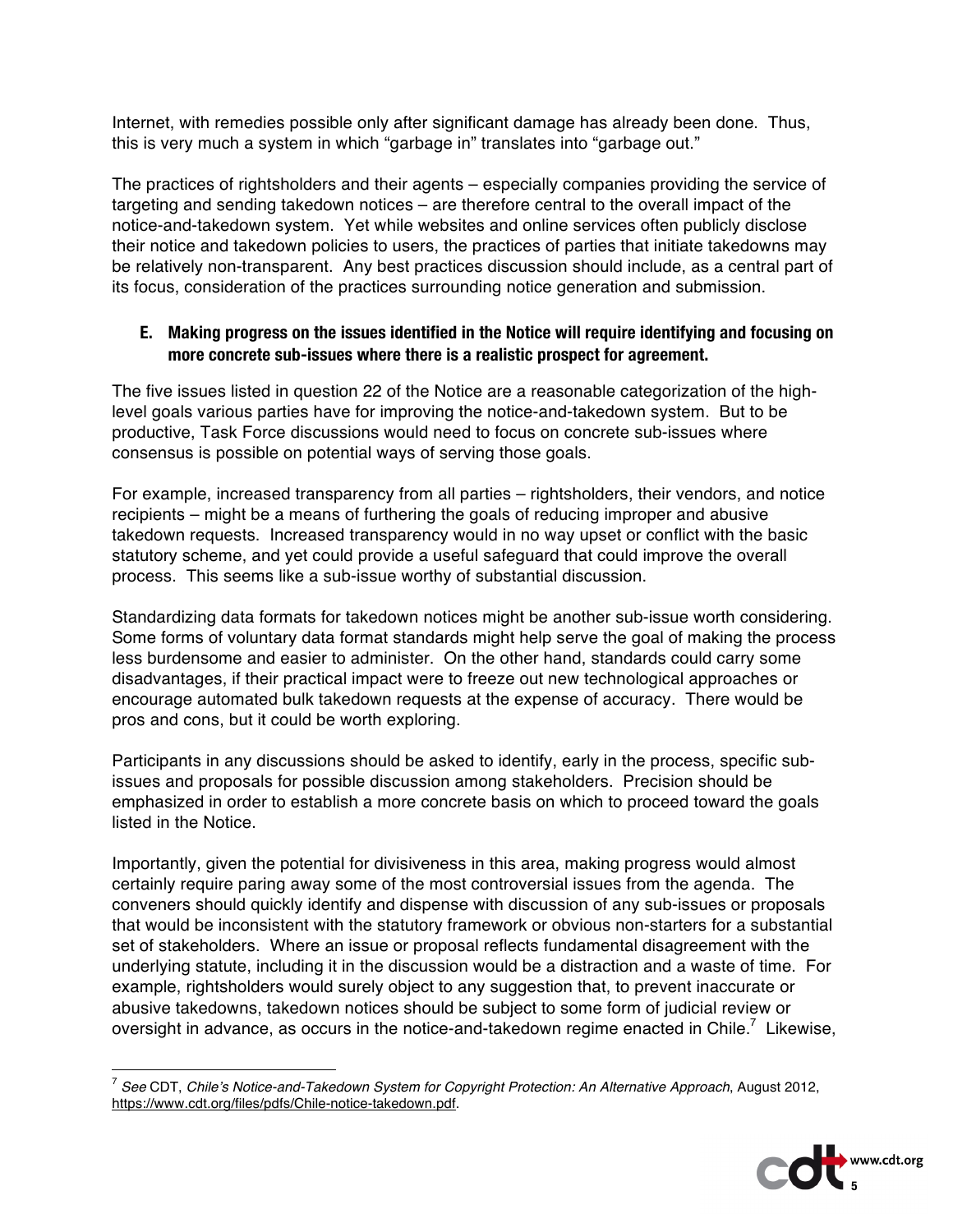Internet-focused consumer groups and online platforms would surely reject any suggestion that websites should be expected to assume a new active policing role by broadly monitoring and filtering the online behavior of their user base.

In short, ensuring a productive process would require the Task Force to steer the discussion towards concrete areas and sub-issues where progress is possible, and away from high-level wishlists and areas of wide disagreement.<sup>8</sup>

# **II. Statutory Damages**

CDT appreciates the Task Force's focus on concerns that have been raised regarding the statutory damages regime. We agree that the availability of statutory damages can play an important role in effective enforcement and deterrence of copyright infringement, including in the online environment. Nonetheless, it is clear that the damages currently available can too easily become disproportionate to acts of infringement by individuals, and that the specter of massive liability has a chilling effect on innovation in the technology and Internet industries.

The Task Force is right to highlight these two issues and to distinguish them from one another, as they are fundamentally different problems that would likely require different approaches to reform. For individuals, the goal should be to bring damage awards more in line with principles of proportionality and due process. For innovators and their investors, the goal should be to ensure that they are not "betting the company" every time they develop products and services in a space where copyright law is unsettled and there is a strong but untested case that the product or service is non-infringing. Reducing this risk would facilitate innovation in the information technology sector, to the ultimate benefit of consumers and the economy at large.

## **A. The current regime threatens disproportionate sanctions against individual infringers.**

In cases against individuals, statutory damages can escalate to levels that are vastly disproportionate to any reasonable assessment of either harm or culpability. Many casual or non-commercial infringing acts of private individuals are a far cry from the acts of professional, criminal piracy rings – yet they are subject to the same damages regime. The result in the few cases that have gone to trial has been damage awards that seem disproportionately large.

One suit against an individual user who infringed 24 songs via a peer-to-peer filesharing network resulted in damage awards, in three separate trials, of \$222,000, \$1.92 million, and \$1.5 million. $^{9}$  A similar suit on the basis of 30 songs yielded an award of \$650,000.<sup>10</sup> In an order vacating the *lowest* award, the trial judge in the first case wrote: "While the Court does not discount Plaintiffs' claim that, cumulatively, illegal downloading has far-reaching effects on their businesses, the damages awarded in this case are wholly disproportionate to the damages

<sup>9</sup> *Capitol Records, Inc. v. Thomas-Rasset*, 692 F.3d 899, (8th Cir., 2012), http://media.ca8.uscourts.gov/opndir/12/09/112820P.pdf.



<sup>&</sup>lt;sup>8</sup> Cf. CDT Comments to NTIA in the matter of Multistakeholder Process to develop Consumer Data Privacy Codes of Conduct, Docket No. 120214135–2135–01, RIN 0660–XA27, April 2, 2012

https://www.cdt.org/files/pdfs/CDT\_NTIA\_Comments\_Multistakeholder\_Process.pdf (suggesting that the NTIA's process should focus on specific, manageable privacy issues on which consensus was achievable).

<sup>10</sup> *Sony BMG Music Entm't v. Tenenbaum*, 721 F. Supp. 2d 85 (D. Mass. 2010).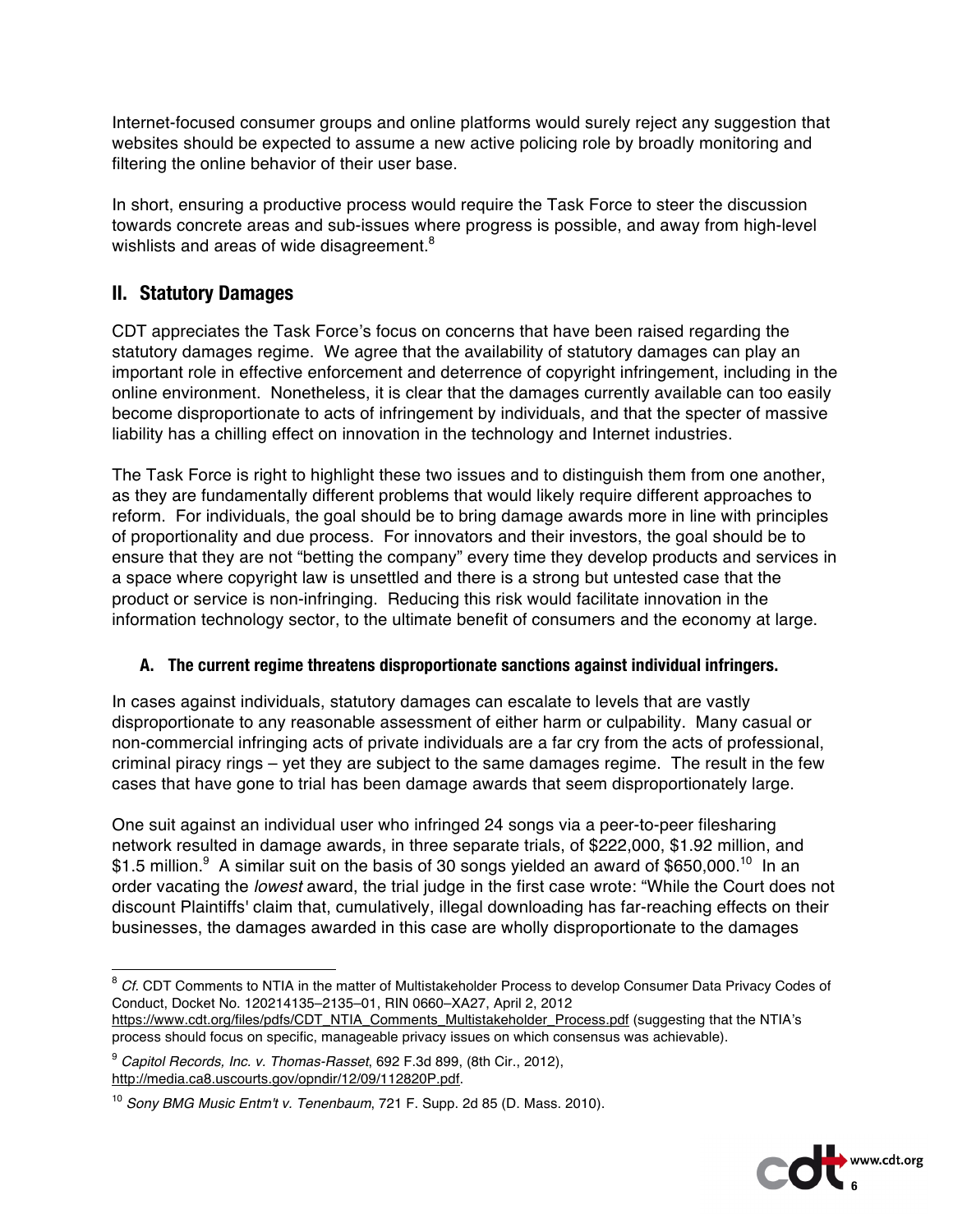suffered by Plaintiffs. Thomas allegedly infringed on the copyrights of 24 songs—the equivalent of approximately three CDs, costing less than \$54, and yet the total damages awarded is \$222,000—more than *five hundred* times the cost of buying 24 separate CDs and more than *four thousand* times the cost of three CDs." 11 The trial judge in the other case reduced the award by 90% on constitutional grounds, writing that the amount was "far greater than necessary to serve the government's legitimate interests in compensating copyright owners and deterring infringement. In fact, it bears no meaningful relationship to these objectives."<sup>12</sup>

The larger awards eventually were upheld on appeal in both cases due to the broad latitude given Congress in this area. It is nonetheless telling that two federal judges in high-profile cases were persuaded that levying such huge awards against individuals engaged in noncommercial infringement, even if it was willful, was unconstitutionally disproportionate.<sup>13</sup>

For purely punitive damages, the Supreme Court has established "guideposts" for assessing awards' consistency with due process: the reprehensibility of the defendant's behavior, the degree of disparity between the award and actual harm, and the award's relationship to awards in similar cases.<sup>14</sup> Scholars have argued that high statutory damage awards should fail this test, but appellate courts have yet to apply the test to copyright statutory damages.<sup>15</sup> Nonetheless, awards of hundreds or thousands of times the value of the infringed works raise serious questions.<sup>16</sup>

The Task Force asks whether the current range of statutory damages is necessary to deter infringement. For individuals, CDT believes that assessing hundreds of thousands of dollars in damages far exceeds what is necessary to achieve a strong and appropriate deterrent effect. As the trial judge in *Capitol v. Thomas-Rasset* noted in reducing the award, "While the Copyright Act was intended to permit statutory damages that are larger than the simple cost of the infringed works in order to make infringing a far less attractive alternative than legitimately purchasing the songs, surely damages that are more than one hundred times the cost of the works would serve as a sufficient deterrent." As noted above, the trial judge in the Tenenbaum case likewise wrote that the damage award bore "no meaningful relationship" to the government's interest in deterring infringement. These statements reflect a recognition that beyond a certain point, higher and higher damage awards likely have vanishingly small marginal impact on deterrence; those individuals capable of being deterred by threat of damages have already been reached, making higher awards more purely punitive in effect. For individuals,

<sup>&</sup>lt;sup>16</sup> As part of her call for copyright reform legislation, the Register of Copyrights recently suggested "considering whether exponential awards against individuals for the infringement of large numbers of works should bear a relationship to the actual harm or profit involved." Maria Pallante, *The Next Great Copyright Act*, 36 Columbia Journal of Law & the Arts 315, http://www.copyright.gov/docs/next\_great\_copyright\_act.pdf at 329.



 <sup>11</sup> *Capitol Records, Inc. v. Thomas-Rasset*, 579 F. Supp. 2d at 1227.

<sup>12</sup> *Sony BMG v. Tenenbaum*, *supra* note 10.

<sup>13</sup> The judge in the *Thomas* case ultimately reduced the \$1.5 million award on constitutional grounds. *See Capitol Records, Inc. v. Thomas-Rasset*, 799 F. Supp. 2d 999 (D. Minn. 2011), http://ia700504.us.archive.org/21/items/gov.uscourts.mnd.82850/gov.uscourts.mnd.82850.457.0.pdf.

<sup>14</sup> *BMW of North America, Inc. v. Gore*, 517 U.S. 559 (1996). Both the *Tenenbaum* and *Thomas-Rasset* judges found the awards in those cases unconstitutional under the more deferential standard established by *St Louis Ry Co v. Williams*, 251 U.S. 63 (1919).

<sup>15</sup> Samuelson, P. and Wheatland, T., *Statutory damages in copyright law: A remedy in need of reform*, 51 William & Mary L. Rev. 2, 439 (2009), http://papers.ssrn.com/sol3/papers.cfm?abstract\_id=1375604.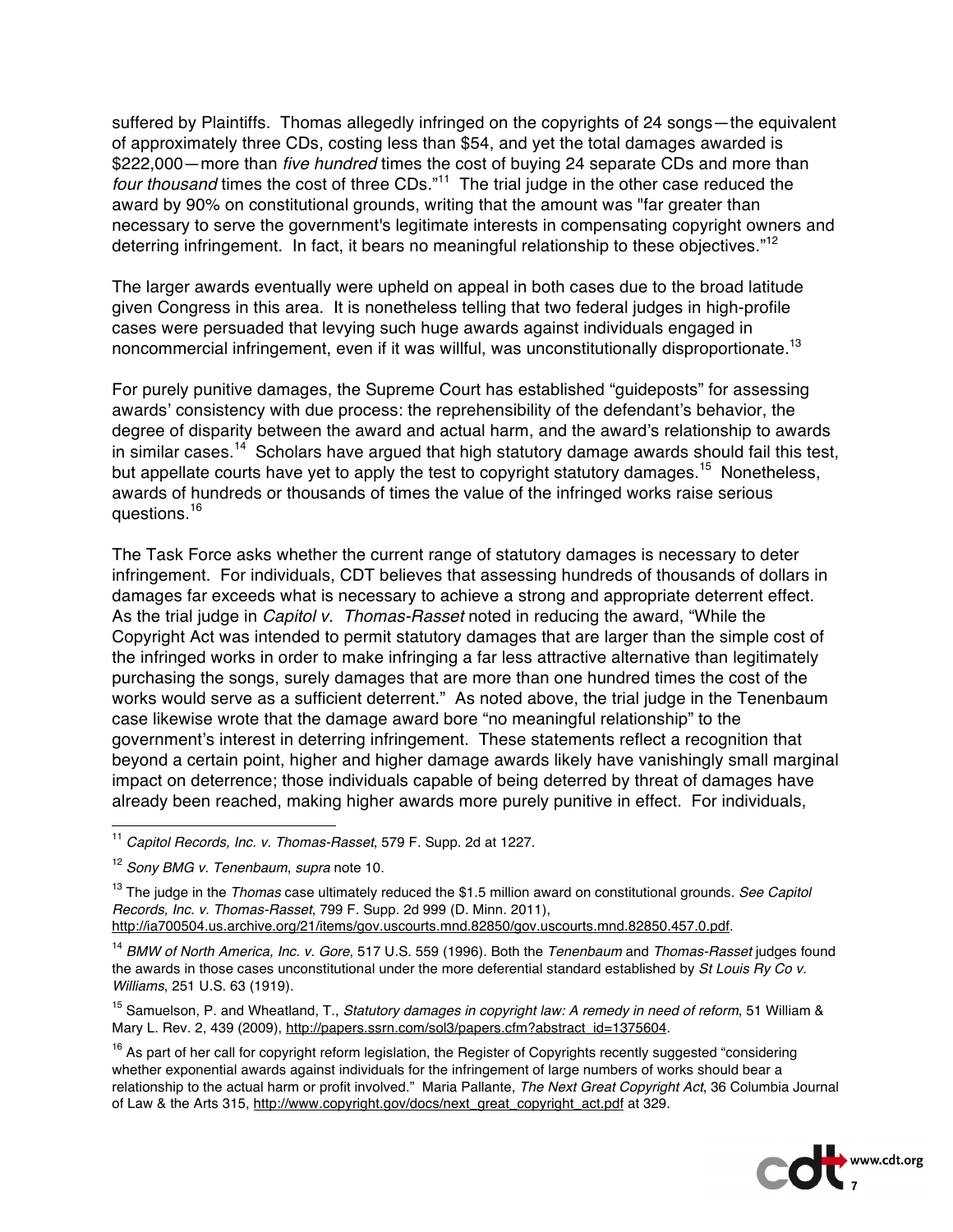damages on the measure of hundreds of thousands of dollars are likely well past the point at which additional damages cease to achieve additional deterrence.

Excessive damages can lead to a "shakedown" dynamic in which individuals don't dare contest allegations even when they think they would have a good claim of non-infringement. When the consequence of losing would be financial ruin, individuals can't afford to take any chances. This dynamic can lead to the development of "copyright trolls," entities with the primary goal not of protecting their copyrights and monetizing their creative content, but of exacting payments under the threat of massive damages, even for conduct that a court might not find infringing.

In this way, threat of excessive damages can end up deterring far more than infringement. In particular, the availability of excessive damages can stifle the creation of new works or other expression that rely on fair use. Given the uncertain contours of fair use, a cease-and-desist letter threatening massive financial risk would be enough to scare most people away, even where the conduct is most likely non-infringing.

More broadly, publicity around cases imposing what most will view as absurdly large damage awards contributes to attitudes of disrespect and ridicule for copyright law. This is a serious problem, because curbing infringement depends in part on the public's belief in the value of copyright. As CDT has commented in other proceedings, eliminating copyright infringement completely is an impossible task, and in the computer and Internet age, there simply are no good policy options for making infringement *technically* infeasible.17 In a world where all consumers have access to a wide range of powerful computing and Internet tools, infringement rates will ultimately depend a great deal on the extent to which copyright is viewed as legitimate and reasonable. Rationalizing statutory damages with respect individuals would be helpful in that regard.

### **B. The current regime threatens excessive damages for businesses seeking to offer new, innovative services.**

In the age of computers and the Internet, tools and services of all kinds include powerful capabilities for creating, copying, processing, and communicating information. This creates a fertile field for innovation. Under copyright's current statutory damages regime, however, it also creates the potential for damage awards to quickly reach astronomical levels – far beyond what is necessary for appropriate deterrence.

In its suit against YouTube, Viacom requested \$1 billion in statutory damages. But even that number represents a fraction of what would be possible given Viacom's claims; by one estimate, the potential damage award could have been 15 times the \$1.65 billion Google paid to acquire YouTube.<sup>18</sup> In another ongoing case against Google, for its book-scanning project – in which CDT and others believe Google has a strong fair-use argument – potential damages again could easily total billions of dollars.<sup>19</sup> The record labels' 2006 lawsuit against XM Radio sought per-

<sup>19</sup> *See* Pamela Samuelson, "Statutory Damages As a Threat to Innovation," *Communications of the ACM* 56, no. 7, July 2013.



<sup>&</sup>lt;sup>17</sup> CDT Comments to the US Intellectual Property Enforcement Coordinator, August 2012, https://www.cdt.org/comments/cdt-comments-ipec-copyright-enforcement-strategy.

<sup>18</sup> Michael A. Carrier, *Innovation for the 21st Century: Harnessing the Power of Intellectual Property and Antitrust Law*, Oxford University Press, 2009, p. 147.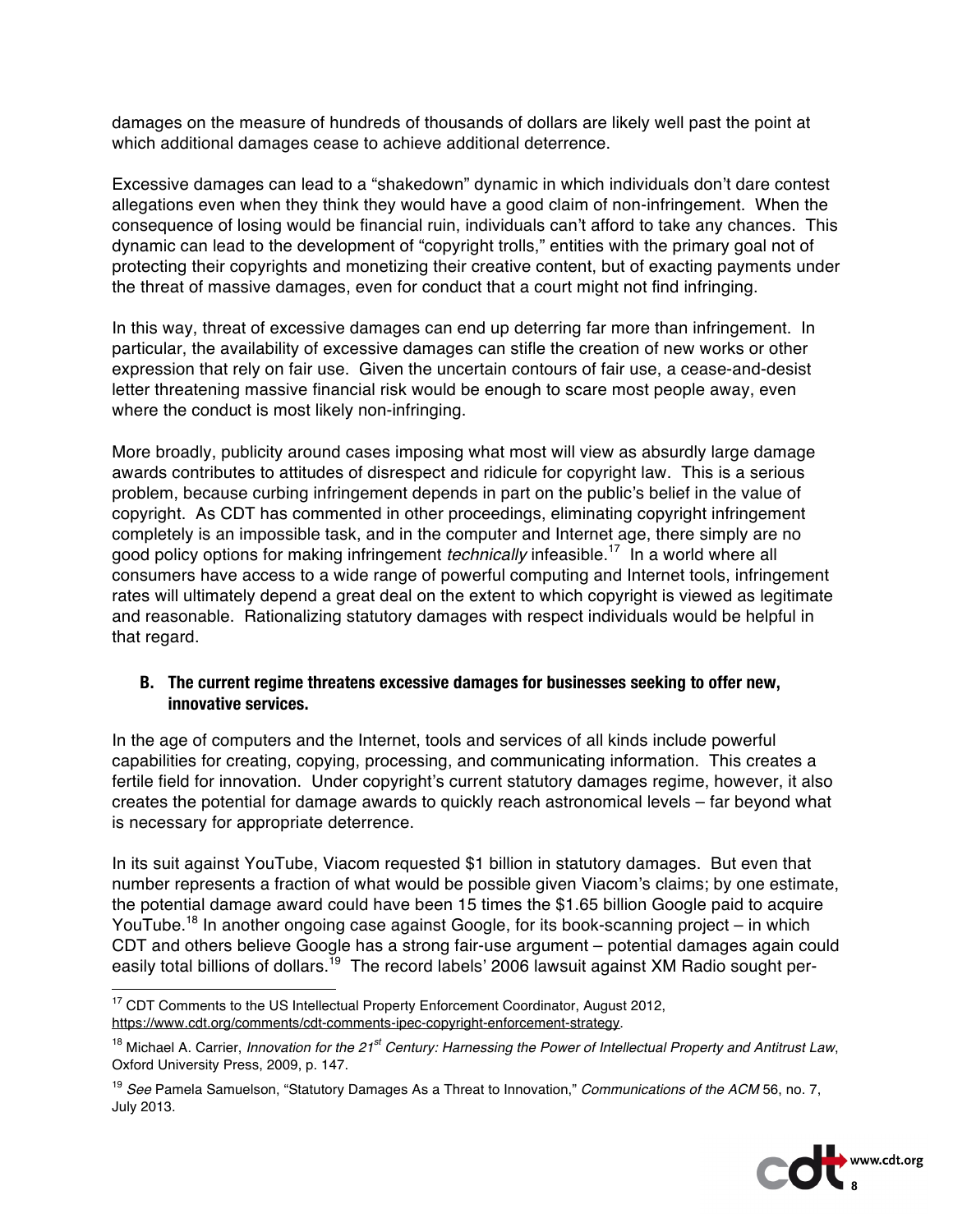song statutory damages that by one estimate could have produced a total damages figure of \$37 billion – almost three times the gross US revenues of the entire recording industry.<sup>20</sup> Mp3.com faced the prospect of a damage award in the hundreds of millions of dollars after a court declined its fair use claims in 2000 (forcing the company to settle the case because it was unable to post the bond required to appeal the decision). $21$ 

As in the case of individuals, such sky-high numbers seem well beyond what is needed for deterrence. Indeed, for most legitimate businesses, the risks of having the business declared unlawful and shut down and then having to pay actual damages and profits would be significant enough to deter business models based on blatant or rampant infringement. Damages calculations that reach into the hundreds of millions or even billions of dollars – without any showing or link to harm – are overkill.

Excessive damages create a "bet the company" risk dynamic that can discourage innovation and investment. A corporation of Google's strength may occasionally have the will and the resources to shoulder such risks, but most smaller innovators will not. This dynamic gives rise to a "permissions culture" in which innovators (or the investors who back them) will seek to negotiate permission even for things that should not need it. This in turn gives rightsholders leverage to demand concessions regarding features or other details, which further narrows the field for innovation.

Evidence for the innovation-chilling effect will, by its nature, usually not be readily apparent. In most cases, the public doesn't see and will likely never know about the innovations that don't happen and the features that aren't offered. Only when cases get litigated is the impact publicly observable. For example, in the case of Cablevision's remote digital video recorder, the product was found to be lawful in the end, but getting the green light took several years of litigation.<sup>22</sup> The threat of massive statutory damages forced Cablevision to seek a declaratory judgment before rolling out the product, slowing the pace of innovation substantially.

Moreover, as noted in the Green Paper, law professor Michael Carrier conducted an interview study of investment in music distribution in the wake of the peer-to-peer suits of the 1990s and 2000s, which documents the chilling effect. "One record-label official agreed that 'even the threat of a lawsuit . . . really does slow down investment in the space.' This respondent was "sure" there were "quite a few" innovative services that 'never came to life' because of 'the threat of potential lawsuits from content owners."<sup>23</sup> Another participant described statutory damages as "'effectively infinite.' The 'point is' that when you are charged with statutory damages, 'you're dead.'"24 And one interviewee described a company being "'reluctant to expand its service' because it worried about 'potentially extra damages if it lost."<sup>25</sup> The National Venture Capital



 <sup>20</sup> Fred von Lohmann, "Record Labels Sue XM Radio," EFF *DeepLinks* blog, May 16, 2006, https://www.eff.org/deeplinks/2006/05/record-labels-sue-xm-radio.

<sup>&</sup>lt;sup>21</sup> Tim Lee, "Why the mp3.com decision was never appealed," Technology Liberation Front blog, April 2006, http://techliberation.com/2006/04/19/why-the-mp3com-decision-was-never-appealed.

<sup>22</sup> *Cartoon Network, LP v. CSC Holdings, Inc.*, 536 F.3d 121 (2d Cir. 2008).

<sup>23</sup> Michael A. Carrier, *Copyright and Innovation: The Untold Story*, 2012 Wisconsin Law Review 891 (October 2012), http://ssrn.com/abstract=2099876p, at 938.

<sup>24</sup> *Id*. at 941.

<sup>25</sup> *Id*.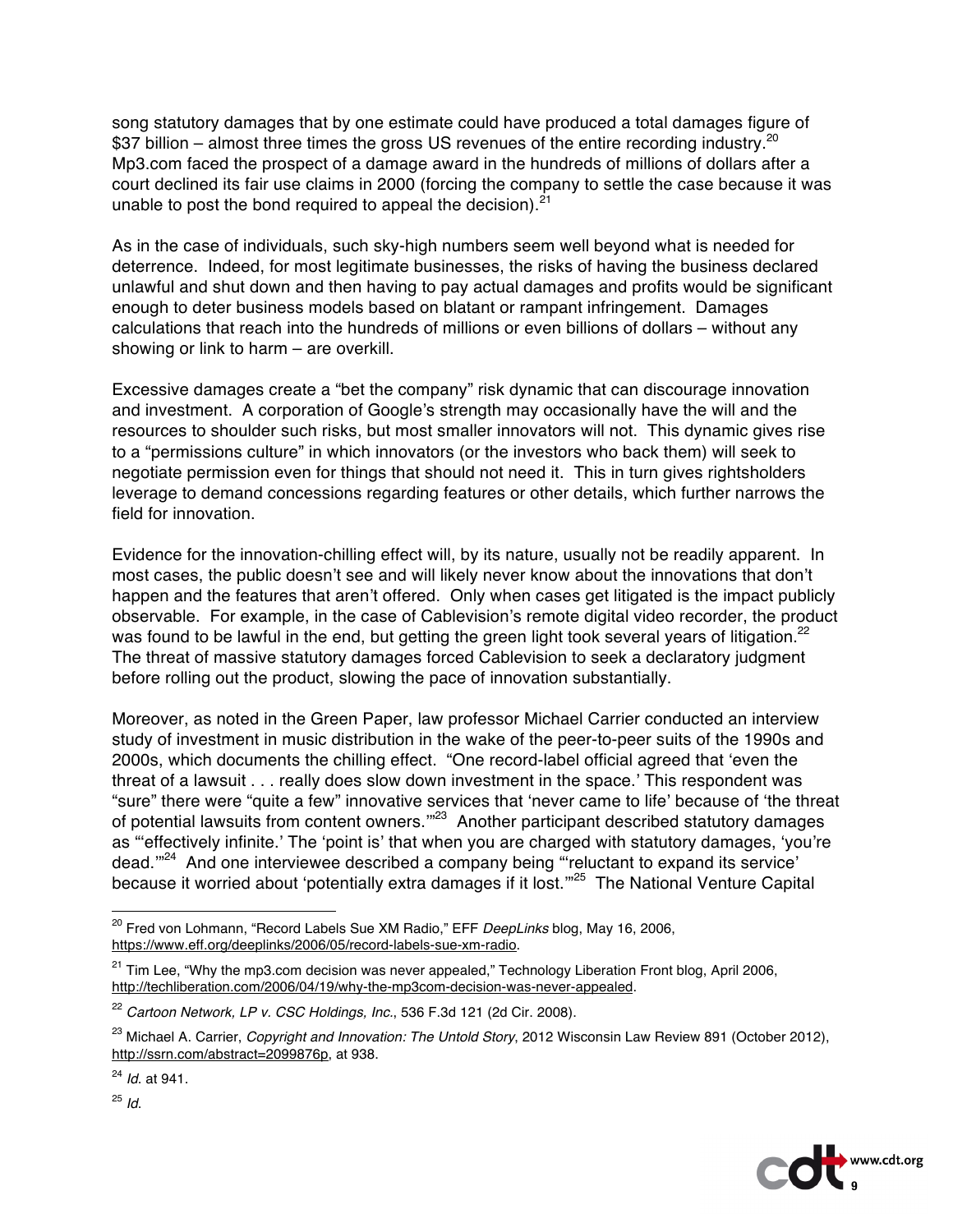Association raised similar concerns in an amicus brief in the Grokster case, writing that "[i]t is critical to understand that the threat of secondary liability from copyright suits is qualitatively different from most other sorts of business risks that investors can insure against or build into their business calculations. The mandatory mechanism of statutory damages—designed to discourage direct infringement—has crushing implications for vendors of multi-purpose technologies, where damages from unforeseen users can quickly mount in the millions or even billions of dollars."<sup>26</sup>

It is also important to note that CDT is unaware of any evidence that supports the current level of statutory damages as being in any way optimal, appropriate, or effective for deterrence or any other goal. There is no evidence that such large statutory damages are necessary or beneficial.

The argument that statutory damages need recalibration in cases of secondary liability is particularly strong because a secondary infringer doesn't control the number of works ultimately infringed. Even if a product or service is contributorily liable, it is the direct infringers (users) that determine the number of works infringed, which is the basis for calculating statutory damages. Internet platforms operate at massive scale, meaning that users' infringements can quickly multiply and escalate a platform's possible damages to incredible heights.

That said, the innovation impact of statutory damages is not strictly limited to secondary liability. Many legitimate businesses dealing with novel and uncertain issues under copyright law end up getting sued not just for secondary liability, but for direct liability as well. Examples include the cases against Cablevision's remote DVR, image-based search,<sup>27</sup> and Google Books. (In the two of these cases that have closed, the technology was ultimately found not to be infringing.) Policymakers should consider statutory damages not just in the context of secondary liability, but also in the more general context of companies seeking to develop legitimate, non-infringing businesses in areas where copyright law is novel and uncertain.

### **C. Recalibrating statutory damages likely requires legislation, but non-legislative guidelines could perhaps be a positive step.**

CDT believes there are strong arguments for legislation to recalibrate statutory damages for (i) private individuals acting in their personal capacity and with no commercial purpose; and (ii) legitimate businesses facing secondary liability or navigating undecided copyright issues. There is no compelling reason to impose sky-high damages in such cases, and we believe reform would carry substantial benefits to free expression and innovation. We would envision separate provisions, as the issues for individuals and for technology companies seem distinct.

One non-legislative option would be to create a set of guidelines to courts for assessing statutory damages. This has been suggested by law professor Pamela Samuelson as part of the Copyright Principles Project, with the goal of ensuring that awards are "consistent, reasonable, and just."<sup>28</sup> While such guidelines obviously could not change the range of

<sup>28</sup> Pamela Samuelson, et al., *The Copyright Principles Project: Directions for Reform*, 25 Berkeley Tech. L.J. 1175, 1220 (2010).



<sup>&</sup>lt;sup>26</sup> Brief of the National Venture Capital Ass'n as Amicus Curiae in Support of Respondents to the Supreme Court in *Metro-Goldwyn-Mayer Studios, Inc. v. Grokster, Ltd.*, 545 U.S. 913 (2005), at 2.

<sup>27</sup> *Kelly v. Arriba Soft Corporation*, 336 F.3d 811 (9th Cir. 2003).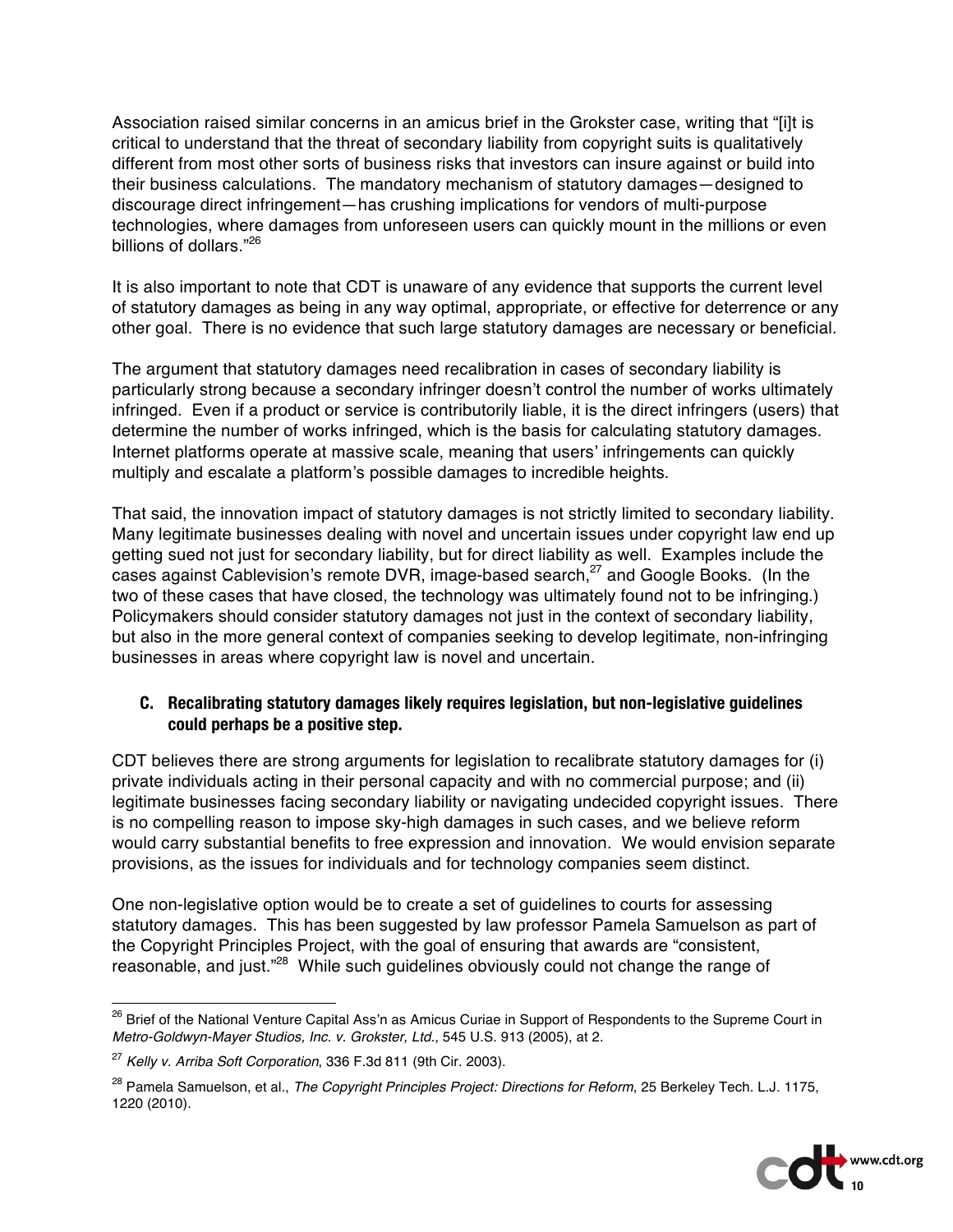available damages, some form of non-legislative principles concerning what should be considered reasonable could help improve consistency and create an expectation that certain scenarios call for damages at or near the bottom of the range, to avoid disproportionate or widely divergent results.

Were the Task Force to take on the project of creating or facilitating such guidance, we would urge it to carefully consider the approaches taken in past legislative efforts and in Prof. Samuelson's work.<sup>29</sup> Some options include:

- **•** recommending lower damages in secondary liability cases where the defendant had a strong if ultimately losing case of fair use or other non-infringement;
- urging expanded use of the innocent infringer provision, including cases where the fairuse or other non-infringement arguments were strong;
- recommending lower damages for non-commercial infringement by individuals; and
- recommending damages that more closely track approximations of actual harm.

# **III. Framework for Remixes**

## **A. Reforming statutory damages would be a crucial step to improve the environment for remixes.**

As discussed above, the current statutory damages regime makes it exceedingly risky to rely on fair use. For an artist engaged in remixing, each and every work used involves a high-stakes legal gamble. Fair use is inherently uncertain and fact-specific, and if the artist ever guesses wrong, statutory damages can be ruinous. Moreover, the availability of statutory damages provides an incentive for rightsholders to sue even where there is no plausible case that a remix has caused any harm. Thus, a remixer cannot proceed on the assumption that if a remix seems harmless or inconsequential, a lawsuit is extremely unlikely.

In short, a key step in any effort to create a more accommodating environment for remixes would be to reform statutory damages so that they no longer serve as a draconian risk multiplier for artists and others engaged in activities with a reasonable and good faith claim to fair use.

## **B. Remixes need careful treatment by enforcement technologies.**

The creation of remixes may be significantly affected not only by the de jure legal framework, but also by the de facto copyright enforcement practices and tools employed by Internet platforms such as user-generated content (UGC) sites. If sites employ automated copyright filters or similar tools, and if those tools are calibrated such that even small excerpts of copyrighted content are identified and blocked, then remixes are likely to be substantially stifled. It is important, therefore, that filters and other voluntarily deployed copyright enforcement measures take care to distinguish remixes from garden-variety infringement and provide reasonable ways for lawful remixes to remain accessible on mainstream platforms.



 <sup>29</sup> *See* Samuelson and Wheatland, *supra* note 15.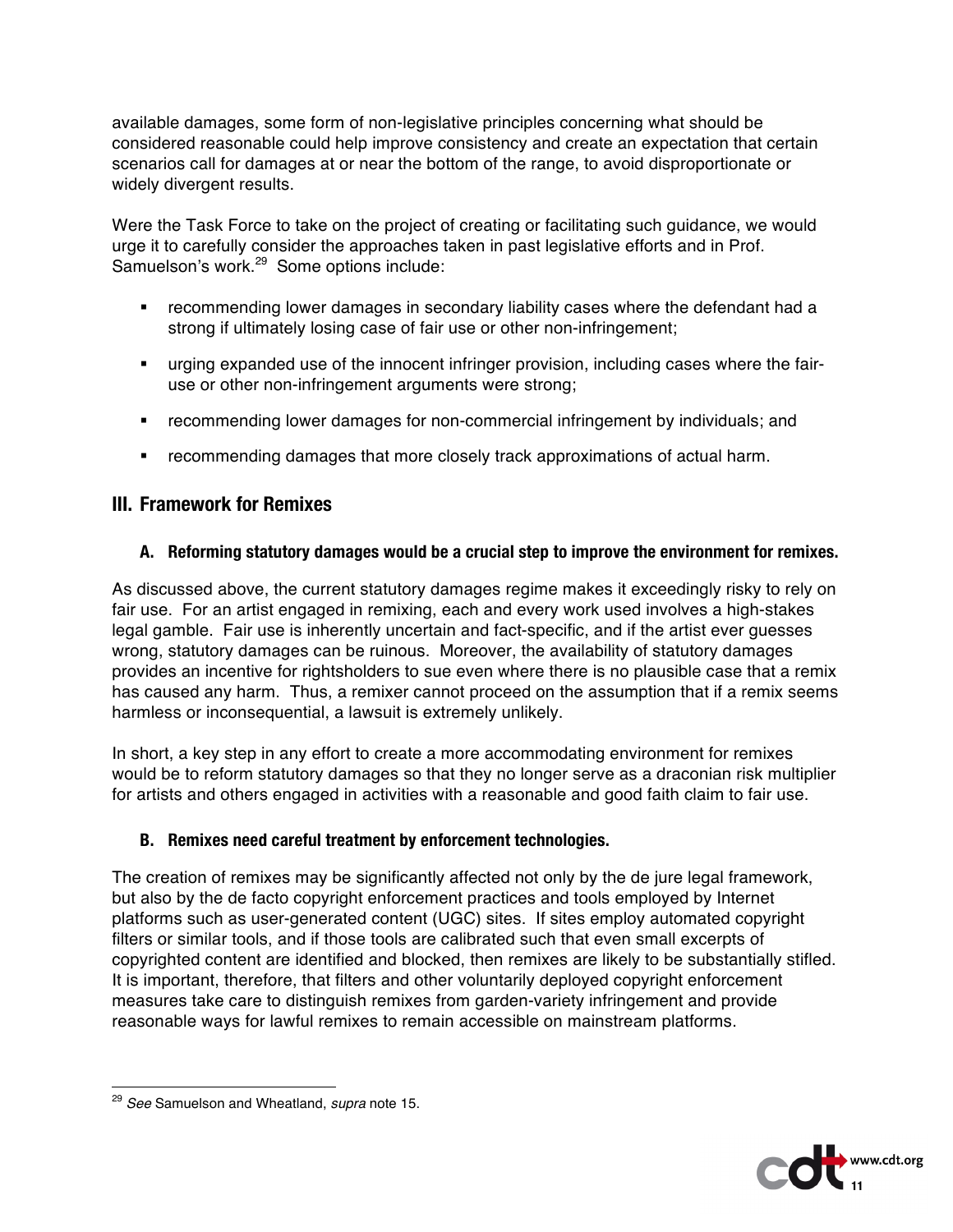A set of principles developed back in 2007 by a number of rightsholders and affiliated UGC platforms alluded to this idea by noting that infringement-fighting tactics should "accommodate fair use." But aside from including this phrase, the principles offered no guidance concerning how the copyright enforcement they called for might avoid entangling remixes or other fair uses.<sup>30</sup> Designing an automated system to make full fair-use assessments may be an impossible challenge, but some accommodations could be made to allow a wide berth for uses very likely to be fair. For example, one option would be to calibrate enforcement tools to ignore small excerpts of content embedded in longer works. UGC platforms also could provide mechanisms for enabling users to assert fair use and thereby sidestep automated blocking that might otherwise apply.<sup>31</sup> Other approaches might be possible.<sup>32</sup> But without some concrete accommodations, remixes could easily end up as collateral damage of copyright enforcement tools aimed at straightforward copyright infringement. Policymakers should be aware that a healthy space for creative remixing requires attention not just to the legal regime, but to enforcement practices and technologies as well.

# **IV. First Sale in the Digital Environment**

### **A. The first sale doctrine carries important benefits.**

The Task Force asks about the benefits of the first sale doctrine. CDT believes the doctrine provides substantial benefits related to consumer choice and access to creative works:<sup>33</sup>

- First, it enables secondary markets that provide lower-priced options for consumers from secondhand purchase to library borrowing to commercial rental to hand-me-downs from family or friends.
- Second, first sale spurs innovation in the marketplace. It enables third parties to develop new distribution models (such as, for example, video rental) that generate new options for consumers, and prompts rightsholders to compete with secondary offerings.
- Third, first sale helps preserve access and availability. If the original distributor ceases to distribute a work – due to commercial decisions, going out of business, or for any other reason – first sale enables the secondary markets that allow interested parties to find alternative sources for obtaining copies of the work. Such markets have flourished online thanks to new tools that make it practical to locate and obtain even obscure, rare, or far-flung copies of works.

<sup>33</sup> For a more detailed discussion of the benefits of the first sale doctrine, *see* Aaron Perzanowski and Jason Schultz, *Digital Exhaustion*, 58 UCLA L. Rev. 889, http://www.uclalawreview.org/?p=1677.



 <sup>30</sup> David Sohn, "Two Takes on Copyright Principles for UGC Platforms," *CDT Policy Beta* blog*,* Oct. 31, 2007, https://www.cdt.org/blogs/david-sohn/two-takes-copyright-principles-ugc-platforms.

<sup>&</sup>lt;sup>31</sup> For example. YouTube's Content ID system gives a user the option, when a video he or she is attempting to post has been flagged by the system, of proceeding to post the video on the ground that it constitutes fair use. *See* Shenaz Zack, "Content ID and Fair Use," *Google Public Policy Blog,* Apr. 23, 2010, http://googlepublicpolicy.blogspot.com/2010/04/content-id-and-fair-use.html.

<sup>&</sup>lt;sup>32</sup> For example, several public interest and academic organizations issued some "Fair Use Principles for User Generated Video" in 2007, available at https://www.eff.org/pages/fair-use-principles-user-generated-video-content.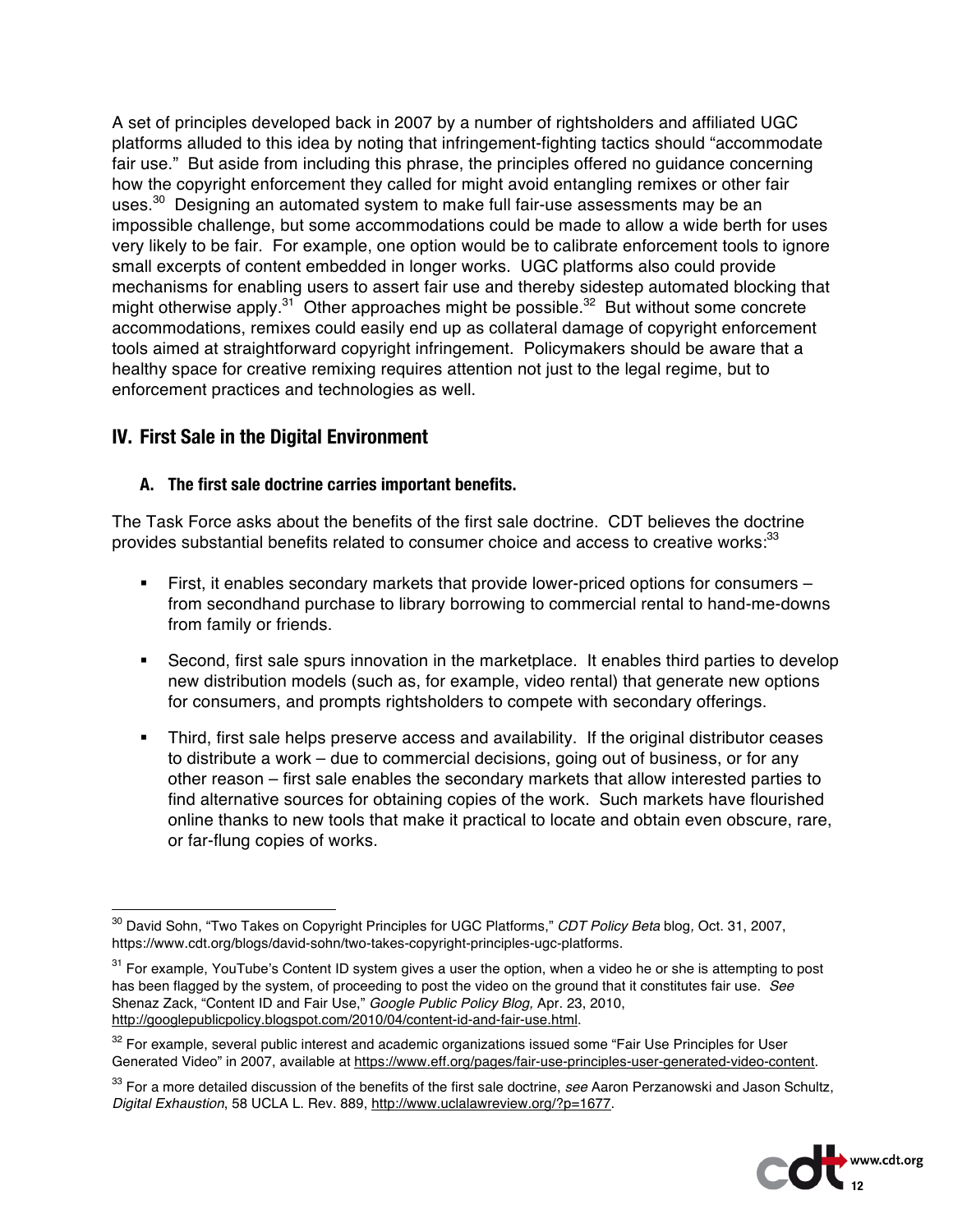- Fourth, first sale tends to limit the amount of control rightsholders can exercise over how downstream users engage with their works, because it prevents rightsholder from having privity of contract with all downstream users or purchasers.34 This means more freedom for users and more full enjoyment of copyrighted works. Rightsholders can't force book purchasers to read chapters in a specific order, or prohibit purchasers from framing or mounting an artwork as they see fit.
- Fifth, first sale protects privacy by making it impossible for rightsholders to track the identities of all consumers who have obtained copies of their works. In short, the right to read anonymously35 is protected by the ability to obtain works from decentralized, secondary distributors with little incentive to try to track the movement of those works.
- Sixth, the first sale doctrine reduces consumer lock-in with respect to technology platforms. For example, users might be more reluctant to upgrade to CDs if they couldn't resell their vinyl records and thus recoup some of their investment in the earlier technology.

### **B. The online marketplace may be able to mimic some of the first sale doctrine's benefits, but likely subject to significant limits.**

The Task Force asks to what extent the online market, now or in the future, may provide the opportunity to engage in the same kinds of activities that the first sale doctrine makes possible in the analog world.

There are certainly scattered examples of the online marketplace providing functionalities that mimic analog activities facilitated by first sale. To take several examples from the leading ebook platforms: Amazon, Barnes & Noble, and Google Play each offer textbooks for digital rental.36 Amazon and Barnes & Noble offer limited lending options for some e-book purchases. $37$  And Amazon also offers a private "library" for members of its "Prime" service. $38$ 

Nonetheless, there are significant limits in the ability of the online marketplace to match the benefits of first sale on its own. In both the analog and digital worlds, it has always been possible and indeed likely that some rightsholders would voluntarily choose to permit or enable downstream distribution, regardless of the legal regime. But the premise and raison d'etre of the first sale doctrine is that rightsholders will not always believe it is in their self-interest to do so. The revenue-maximizing strategy of rightsholders will not always be consistent with the existence of secondary markets, lending, etc.

<sup>37</sup> *See* Amazon Support, "Lend or Borrow Kindle Books," http://www.amazon.com/gp/help/customer/display.html?nodeId=200549320; and Barnes & Noble, Top LendMe Nook Books, http://www.barnesandnoble.com/u/top-lendme-nook-books-ebooks/379003749.

<sup>&</sup>lt;sup>38</sup> Amazon, Kindle Owners Lending Library, http://www.amazon.com/gp/feature.html/?docId=1000739811.



<sup>&</sup>lt;sup>34</sup> Indeed, the doctrine was born in a court's refusal to allow an attempt at downstream pricing control where there was no privity of contract. *Bobbs-Merrill Co. v. Straus*, 210 U.S. 339 (1908).

<sup>35</sup> *See* Perzanowksi & Schultz, *supra* note 33; *see also* Julie E. Cohen, *A Right to Read Anonymously: A Closer Look at "Copyright Management" In Cyberspace*, 28 Conn. L. Rev 981 (1996), http://ssrn.com/abstract=17990.

<sup>36</sup> *See* Amazon, Kindle Textbook Rental, http://www.amazon.com/gp/feature.html?docId=1000702481; Barnes & Noble, eTextbooks, http://www.barnesandnoble.com/u/etextbooks-digital-textbooks/379002516; and Google Support, "Rent textbooks and books," https://support.google.com/googleplay/answer/3260366?p=books\_rental&rd=1.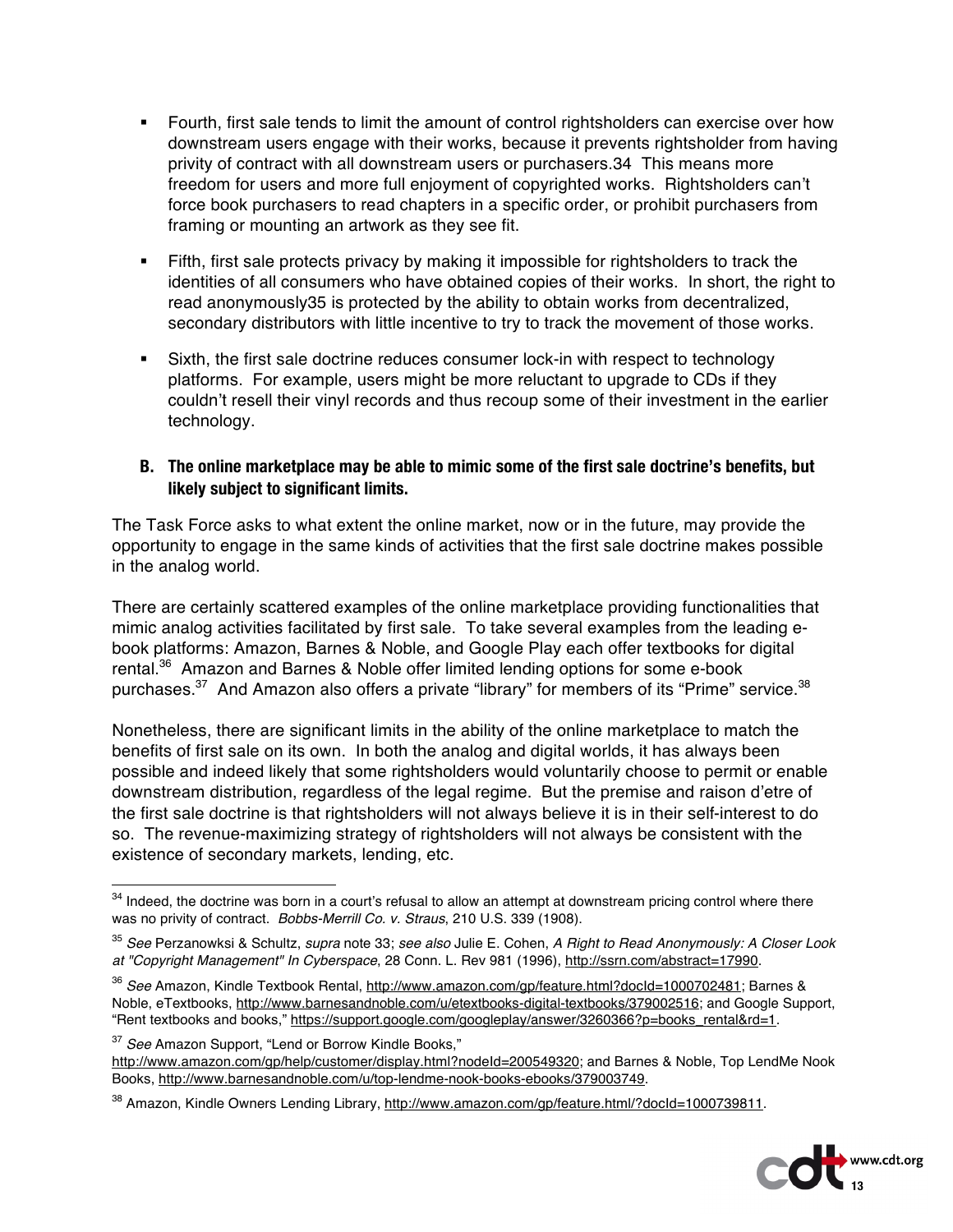If this premise is correct, then it is doubtful that the marketplace alone can ever fully match the benefits of the first sale doctrine. At most, downstream functions like lending would be allowed voluntarily by some of the rightsholders, some of the time, and subject to restrictions. Indeed, this is the case in several of the examples cited above. Rental or lending is not available for all e-book titles, at the discretion of the publisher, and is often subject to other restrictions. And Ebook lending for libraries is often subject to limits on sequential borrowing, after which libraries must license a new copy.<sup>39</sup>

Moreover, the market alone seems ill-suited to provide some of first sale's benefits. While one can imagine rightsholders making marketplace decisions to license some functions (e.g., rentals, lending) typically covered by first sale, others hardly seem likely. For example, robust, comprehensive resale markets for digital products seem unlikely to develop in the absence of a first-sale principle. Some rightsholders might choose to permit resale, but many would not. As a result, there would likely not be sufficient digital works available to build the critical mass necessary to attract a large group of market participants. Nor is the market likely capable of fully replicating the kind of individual transactions that the first sale doctrine permits between downstream consumers; even if rightsholders were favorably inclined, the transaction costs associated with individual consumers seeking permissions or licenses would be prohibitive.

Lastly, in a world where first sale–like benefits are dependent on the affirmative participation of rightsholders and distributors, the benefit of preserving access would likely be lost entirely. When the original distributor of a work goes defunct, the market has no means of preserving availability and access in the absence of first sale, because the only entity with the legal right to distribute the work no longer exists. Without first sale, there would be no marketplace player with the legal ability to preserve access.

### **C. Rather than an all-or-nothing approach to digital first sale, policymakers should explore options for extending first sale subject to appropriate criteria for determining when it should apply and when not.**

The Task Force asks about trends since the Copyright Office first sale report in 2001. The most obvious trend is the strong and inexorable trend toward digital distribution. Given this, as well as the limitations on market-driven first sale–like benefits discussed above, there are strong arguments for extending first sale into the digital environment in some fashion. As more and more copyrighted works are distributed in digital form, more and more of the market for copyrighted works is no longer subject to first sale. As the Green Paper noted, the prospect of a media market without meaningful first sale protections is moving closer to reality: "in a world of increasingly digital distribution, the traditional field of application of first sale doctrine may disappear."40

A second trend is that secondary markets are an increasingly important locus of commerce. The Internet has facilitated thriving online secondary markets that empower individual



 <sup>39</sup> David R. O'Brien, Urs Gasser, and John Palfrey, *E-Books in Libraries*, (noting the existence of eBook lending licenses that expire after "26 loan circulations"), The Berkman Center for Internet & Society, February 2012, http://cyber.law.harvard.edu/sites/cyber.law.harvard.edu/files/E-Books%20in%20Libraries%20(O'Brien,%20Gasser,%20Palfrey)-1.pdf

<sup>40</sup> Green Paper at 37.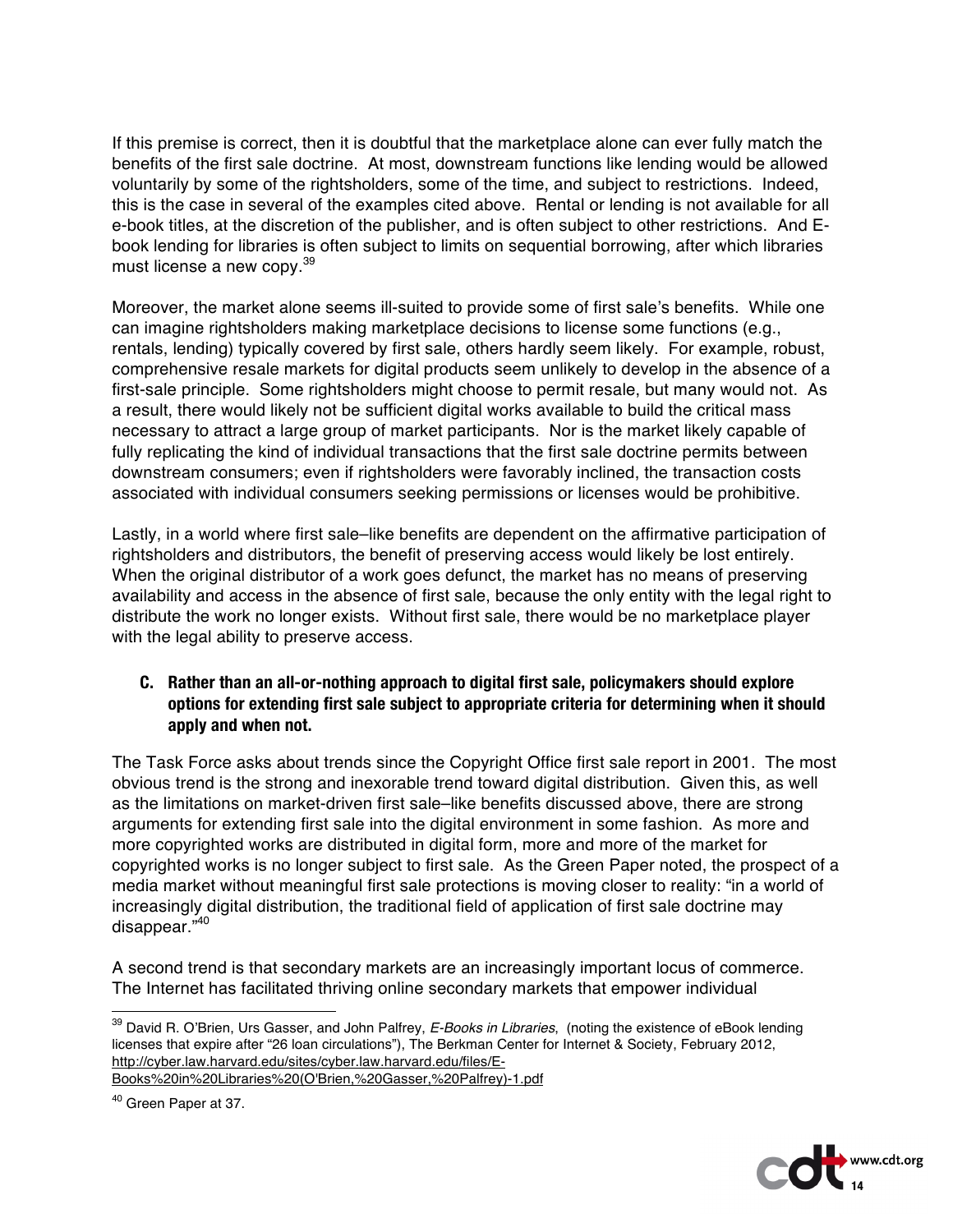consumers and small businesses, greatly reducing the obstacles of transaction costs and geography. Online secondary markets are not a fringe economic phenomenon but an important and durable feature of the consumer economy.<sup>41</sup>

There is also, however, an important trend towards new distribution models in which consumers access copyrighted content without necessarily acquiring ownership. Consumers often buy access to large libraries of content via subscriptions, or buy cloud-based services in which they have an ongoing relationship with the provider rather than conducting a one-time transaction that feels like a single "purchase." Spotify and Netflix streaming are leading examples from the music and movie marketplaces. Increasingly, then, consumers' access to content need not involve ownership. For these new business models, the first sale doctrine would fit awkwardly if at all.

The policy conundrum is that at either extreme, the possible responses to these trends seem problematic. Allowing first-sale principles to go completely extinct in digital markets is undesirable. But so is forcing digital content to be distributed via "ownership" models in order to permit resale, when the market is embracing subscription and service-based distribution models.

The challenge for policymakers, therefore, is to find ways to extend first sale into the digital world without foreclosing business models where it does not fit. To that end, it would be useful to develop criteria for distinguishing those scenarios where it would be appropriate to extend first sale principles from those where it would not. For example, perhaps a digital first sale rule should apply only to purchases of digital content, while not touching and not trying to restrain non-purchase business models. Perhaps resale of digital goods should be permitted under certain circumstances, even though such resale requires making a new copy of the content, so long as the original copy is deleted and there is no overall multiplication in the number of usable copies. Perhaps other distinctions could be made, separating the circumstances under which first sale–like rights might be applicable and those under which they might not. The end result would be a regime for the digital environment that captures some of the benefits of first sale in the offline world, but that is more nuanced and carefully tailored in its application than an all-ornothing approach.

In connection with the idea of some kind of digital first sale policy, the Task Force asks whether there have been any advances in technology to ensure that an original copy of a work no longer exists after it has been distributed. While CDT is aware of some limited experimentation in this area, it seems unrealistic to expect innovation on this front to precede changes in the legal regime. ReDigi attempted to implement a transfer-and-delete system, and was held by a court to infringe copyright *regardless* of whether its system for deleting the original copy was sufficiently robust.<sup>42</sup> So long as the legal regime appears hostile to transfer-and-delete systems, innovation along those lines will necessarily be sparse.

<sup>42</sup> *Capitol Records v. ReDigi*, No. 12 Civ. 95 (S.D.N.Y March 2013),

https://www.docketalarm.com/cases/New\_York\_Southern\_District\_Court/1--12-cv-

<sup>00095/</sup>Capitol\_Records\_LLC\_v.\_Redigi\_\_Inc./109 ("the right 'to reproduce the copyrighted work in . . . phonorecords' is implicated whenever a sound recording is fixed in a new material object, regardless of whether the sound recording remains fixed in the original material object.").



<sup>&</sup>lt;sup>41</sup> For example, eBay 's Marketplaces division saw 112 million active users in 2012, generating \$7.4 billion in revenue. *See* eBay, Inc. 2012 Annual Report, http://investor.ebayinc.com/annuals.cfm.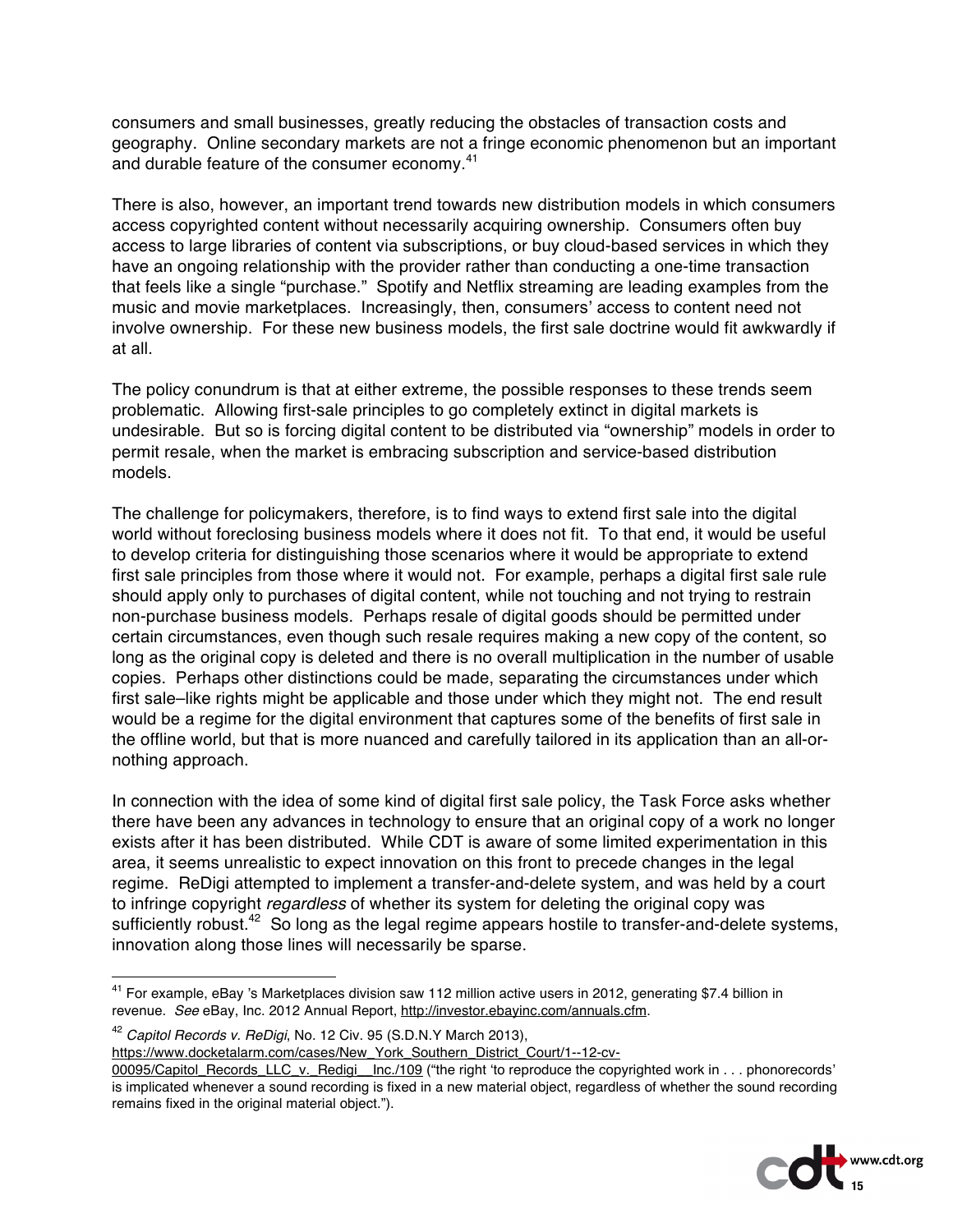## **V. The Online Licensing Environment**

### **A. CDT welcomes the focus on improving the online licensing environment, provided that it is understood that not all copyright issues are best resolved through licensing.**

Effective, efficient licensing regimes have an important role to play in enabling the development of robust online markets that serve the full range of content creators and users. Nobody benefits when transaction costs are unnecessarily high or create extra barriers to the creation of innovative content distribution services. Moreover, as digital technologies empower individuals and small entities to create and distribute content on a significant scale, licensing questions become relevant to many people who don't have ready access to a team of lawyers for navigating arcane licensing systems. Finally, as CDT and others have noted in comments to the IPEC, increasing the amount and availability of lawful options for accessing copyrighted content can also play a major role in reducing infringement.<sup>43</sup> In short, CDT would welcome a focus on improving the online licensing environment, including by improving access to reliable ownership data.

Despite the practical importance and potential of a discussion aimed at improving licensing, however, not all copyright questions are best addressed through more efficient licensing. With respect to the Task Force's reference to the "Licenses for Europe" initiative, CDT would caution that that initiative has drawn substantial criticism for treating licensing reform as substantially equivalent to copyright reform.<sup>44</sup> In particular, new licensing mechanisms should not displace or minimize the importance of copyright's limitations and exceptions, which create realms in which licensing is not required. For example, CDT would argue that issues like temporary buffer copies are best resolved not by creating easier mechanisms for licensing, but rather by clarifying that such copies are not sufficiently permanent to trigger the reproduction right at all. The same would apply to many traditional applications of fair use, such as the use of brief quotations or excerpts for commentary, teaching, and criticism. Fair use is not just the serendipitous consequence of inefficiencies in licensing. The Supreme Court has recognized its important role in the relationship between copyright and users' free expression rights, $45$  and its role and scope should not diminish simply because licensing becomes more efficient.

Moreover, it is important to remember that a tremendous amount of content today is created and distributed by individuals without an expectation of commercial exploitation. Creators of this content are not likely to register with any rights ownership database or provide rights ownership information in standardized format, no matter how streamlined the system. This will frustrate any effort to create rights ownership data systems that are truly, or even mostly, "comprehensive." Such systems should focus instead on providing accessible and efficient tools for those creators who wish to take advantage of licensing opportunities.

<sup>45</sup> *Eldred v. Ashcroft*, 537 U.S. 186 (citing fair use as a "built-in First Amendment accommodation[]" in copyright law).



 <sup>43</sup> *See, e.g., supra* note 17.

<sup>44</sup> *See e.g.*, Letter from Klaus-Peter Böttger, President of European Bureau of Library, Information and Documentation Associations, and Andreas Krisch, President of European Digital Rights, to Vice-President Kroes, and Commissioners Vassiliou and Barnier, April 8, 2013, http://www.edri.org/files/Licences-for-EuropeWG1\_letter\_EDRi-EBLIDA.pdf